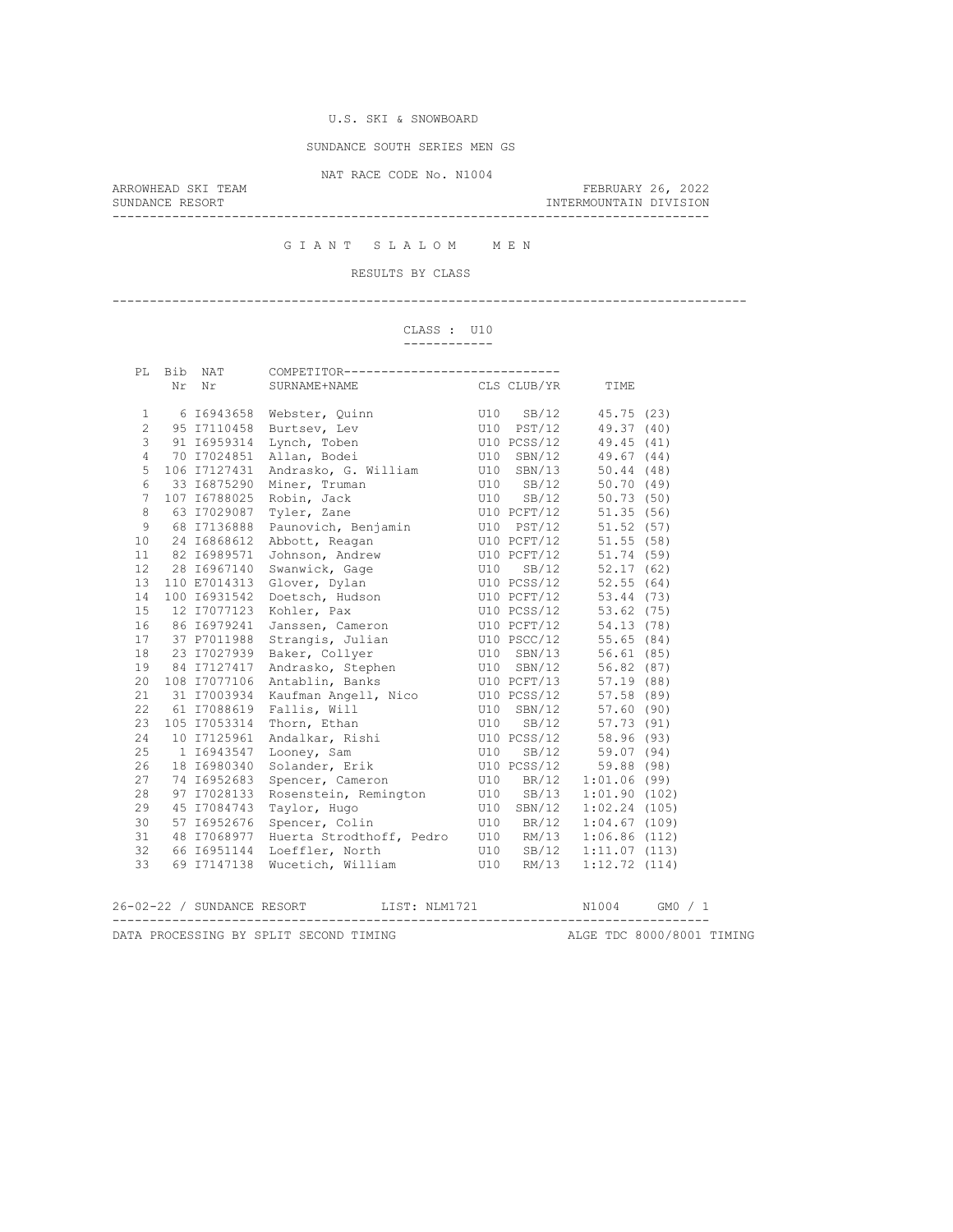# SUNDANCE SOUTH SERIES MEN GS

NAT RACE CODE No. N1004

| ARROWHEAD SKI TEAM<br>SUNDANCE RESORT                                                                                                                                                                                                           |                                                             | NAI RACE CODE NO. NIVUT |                           | INTERMOUNTAIN DIVISION | FEBRUARY 26, 2022 |
|-------------------------------------------------------------------------------------------------------------------------------------------------------------------------------------------------------------------------------------------------|-------------------------------------------------------------|-------------------------|---------------------------|------------------------|-------------------|
|                                                                                                                                                                                                                                                 |                                                             | CLASS : U10             |                           |                        |                   |
| Bib NAT<br>PT.<br>Nr Nr 1990's Nr 1990's State Street and North Street and Street and Street and Street and North Street and North Street and North Street and North Street and North Street and North Street and North Street and North Street | COMPETITOR-----------------------<br>SURNAME+NAME           |                         | CLS CLUB/YR               | TIME                   |                   |
| DID NOT START                                                                                                                                                                                                                                   |                                                             |                         |                           |                        |                   |
|                                                                                                                                                                                                                                                 | 21 I6809015 Edwards, Ledger<br>96 I7078336 Snyder, Nate     |                         | U10 AST/12<br>U10 PCFT/13 |                        |                   |
| DID NOT FINISH                                                                                                                                                                                                                                  |                                                             |                         |                           |                        |                   |
|                                                                                                                                                                                                                                                 | 13 I7089088 Hertzel, Caliden<br>22 I6868605 Abbott, Lachlan |                         | U10 BR/12<br>U10 PCFT/12  |                        |                   |
| DISOUALIFIED                                                                                                                                                                                                                                    |                                                             |                         |                           |                        |                   |
|                                                                                                                                                                                                                                                 | 72 I7136636 Stansbury, William U10 PCSS/12 Gate             |                         |                           |                        | 0                 |

### CLASS : U12 ------------

|                 |                                                                                       |  | $\verb Nr  \hspace{1.5cm} \verb Nr  \hspace{1.5cm} \verb SURNAME+NAME  \hspace{1.5cm} \verb CLS CLUB/YR  \hspace{1.5cm}$ |  |  | TIME |  |  |  |  |
|-----------------|---------------------------------------------------------------------------------------|--|--------------------------------------------------------------------------------------------------------------------------|--|--|------|--|--|--|--|
|                 |                                                                                       |  |                                                                                                                          |  |  |      |  |  |  |  |
| $\mathbf{1}$    |                                                                                       |  | 103 16808215 Sullivan, Cedric 50 U12 SB/11 40.12 (1)                                                                     |  |  |      |  |  |  |  |
| $\overline{2}$  |                                                                                       |  | 56 16791120 Meirowitz, Patrick U12 SB/11 40.23 (2)                                                                       |  |  |      |  |  |  |  |
|                 |                                                                                       |  |                                                                                                                          |  |  |      |  |  |  |  |
|                 |                                                                                       |  | 4 54 16833621 Brown, Nate 54 1.32 (4)                                                                                    |  |  |      |  |  |  |  |
| 5               |                                                                                       |  |                                                                                                                          |  |  |      |  |  |  |  |
|                 |                                                                                       |  | 6 38 16840472 Eaton, Brody 6 12 SB/11 42.71 (7)                                                                          |  |  |      |  |  |  |  |
|                 |                                                                                       |  | 7 35 16911576 Hochman, Arlo 512 PCSS/11 43.73 (9)                                                                        |  |  |      |  |  |  |  |
| 8               |                                                                                       |  | 51 I6989553 Johnson, Feren U12 PCSS/10 44.47 (12)                                                                        |  |  |      |  |  |  |  |
| 9               |                                                                                       |  | 43 16754786 Abbett, Oliver 612 PCSS/10 44.50 (13)                                                                        |  |  |      |  |  |  |  |
| 10 <sup>°</sup> |                                                                                       |  |                                                                                                                          |  |  |      |  |  |  |  |
| 11              |                                                                                       |  | 85 16925603 Youngtok, William b U12 SB/10 44.76 (15)                                                                     |  |  |      |  |  |  |  |
|                 |                                                                                       |  |                                                                                                                          |  |  |      |  |  |  |  |
| 13              |                                                                                       |  | 102 16865020 Carnett, Zachary 012 SBN/10 44.91 (17)                                                                      |  |  |      |  |  |  |  |
| 14              |                                                                                       |  | 46 16943641 Webster, Jack 6 U12 SB/10 45.04 (19)                                                                         |  |  |      |  |  |  |  |
|                 |                                                                                       |  |                                                                                                                          |  |  |      |  |  |  |  |
| 16              |                                                                                       |  | 104 16788783 Inman, Thomas 612 U12 PCSS/10 45.72 (22)                                                                    |  |  |      |  |  |  |  |
|                 |                                                                                       |  | 17 98 16786813 Traub, Matthew U12 PCSS/10 45.86 (24)                                                                     |  |  |      |  |  |  |  |
| 18              |                                                                                       |  | 99 I6840944 Wilkinson, Chase 5112 PCSS/11 45.91 (25)                                                                     |  |  |      |  |  |  |  |
|                 |                                                                                       |  | 19 55 16863275 McReynolds, Cody 012 SB/10 46.23 (27)                                                                     |  |  |      |  |  |  |  |
|                 |                                                                                       |  | 20 81 16775777 Hellewell, Zeke 512 AST/10 46.30 (28)                                                                     |  |  |      |  |  |  |  |
|                 |                                                                                       |  | 26-02-22 / SUNDANCE RESORT LIST: NLM1721 N1004 GM0 / 2                                                                   |  |  |      |  |  |  |  |
|                 | DATA PROCESSING BY SPLIT SECOND TIMING TO THE RESOLUTION OF ALGE TDC 8000/8001 TIMING |  |                                                                                                                          |  |  |      |  |  |  |  |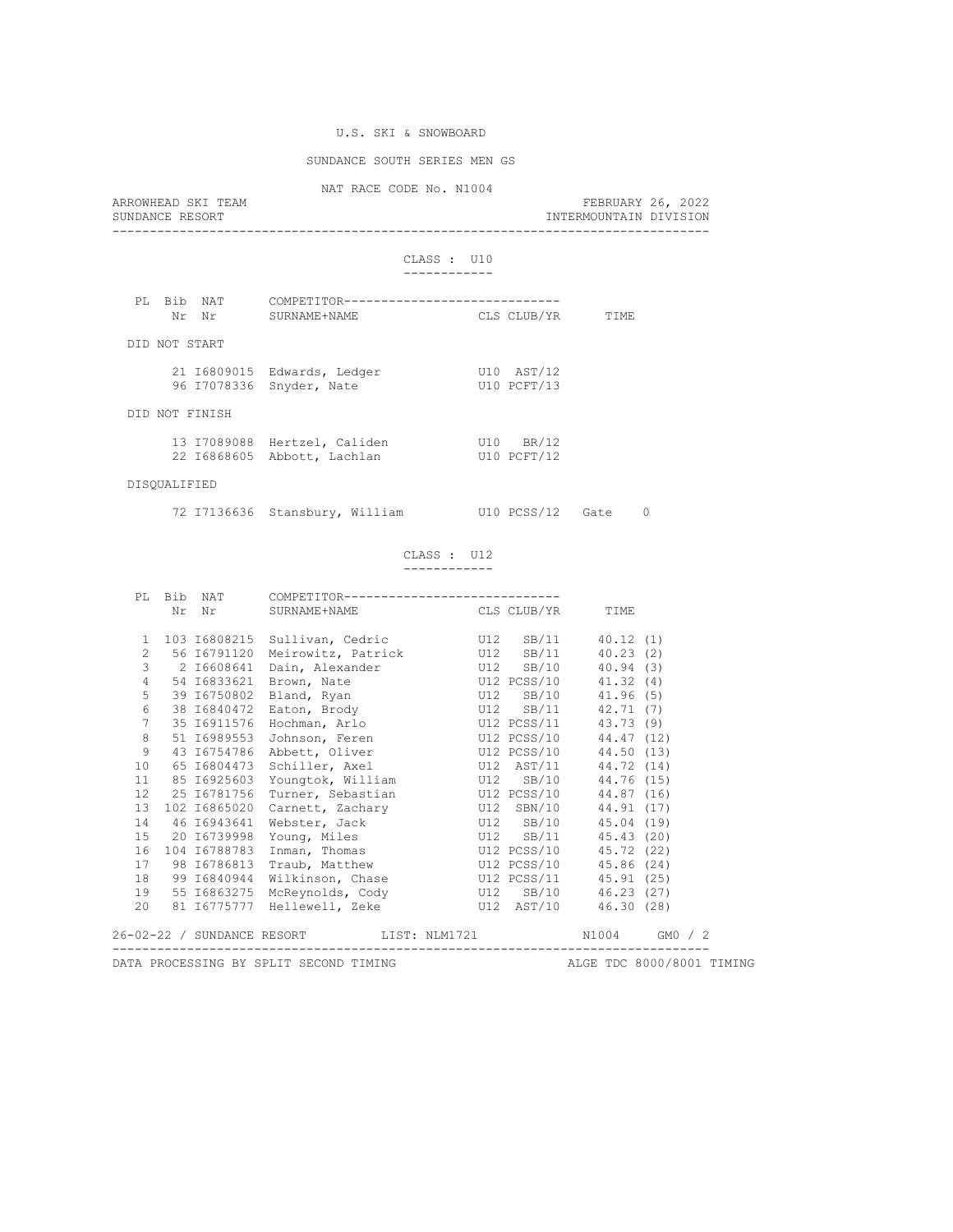SUNDANCE SOUTH SERIES MEN GS

NAT RACE CODE No. N1004<br>ARROWHEAD SKI TEAM

ARROWHEAD SKI TEAM FEBRUARY 26, 2022 SUNDANCE RESORT **INTERMOUNTAIN DIVISION** 

--------------------------------------------------------------------------------

CLASS : U12 ------------

|  | PL Bib NAT | COMPETITOR-----------------------------                                                                                                                                                                                                                             |               |                  |      |               |
|--|------------|---------------------------------------------------------------------------------------------------------------------------------------------------------------------------------------------------------------------------------------------------------------------|---------------|------------------|------|---------------|
|  | Nr Nr      | SURNAME+NAME                                                                                                                                                                                                                                                        |               | CLS CLUB/YR      | TIME |               |
|  |            |                                                                                                                                                                                                                                                                     |               |                  |      |               |
|  |            |                                                                                                                                                                                                                                                                     |               |                  |      |               |
|  |            |                                                                                                                                                                                                                                                                     |               |                  |      |               |
|  |            |                                                                                                                                                                                                                                                                     |               |                  |      |               |
|  |            |                                                                                                                                                                                                                                                                     |               |                  |      |               |
|  |            |                                                                                                                                                                                                                                                                     |               |                  |      |               |
|  |            |                                                                                                                                                                                                                                                                     |               |                  |      |               |
|  |            |                                                                                                                                                                                                                                                                     |               |                  |      |               |
|  |            |                                                                                                                                                                                                                                                                     |               |                  |      |               |
|  |            |                                                                                                                                                                                                                                                                     |               |                  |      |               |
|  |            |                                                                                                                                                                                                                                                                     |               |                  |      |               |
|  |            |                                                                                                                                                                                                                                                                     |               |                  |      |               |
|  |            |                                                                                                                                                                                                                                                                     |               |                  |      |               |
|  |            |                                                                                                                                                                                                                                                                     |               |                  |      |               |
|  |            |                                                                                                                                                                                                                                                                     |               |                  |      |               |
|  |            |                                                                                                                                                                                                                                                                     |               |                  |      |               |
|  |            |                                                                                                                                                                                                                                                                     |               |                  |      |               |
|  |            |                                                                                                                                                                                                                                                                     |               |                  |      |               |
|  |            |                                                                                                                                                                                                                                                                     |               |                  |      |               |
|  |            |                                                                                                                                                                                                                                                                     |               |                  |      |               |
|  |            |                                                                                                                                                                                                                                                                     |               |                  |      |               |
|  |            |                                                                                                                                                                                                                                                                     |               |                  |      |               |
|  |            |                                                                                                                                                                                                                                                                     |               |                  |      |               |
|  |            |                                                                                                                                                                                                                                                                     |               |                  |      |               |
|  |            |                                                                                                                                                                                                                                                                     |               |                  |      |               |
|  |            |                                                                                                                                                                                                                                                                     |               |                  |      |               |
|  |            |                                                                                                                                                                                                                                                                     |               |                  |      |               |
|  |            |                                                                                                                                                                                                                                                                     |               |                  |      |               |
|  |            |                                                                                                                                                                                                                                                                     |               |                  |      |               |
|  |            |                                                                                                                                                                                                                                                                     |               |                  |      |               |
|  |            |                                                                                                                                                                                                                                                                     |               |                  |      |               |
|  |            |                                                                                                                                                                                                                                                                     |               |                  |      |               |
|  |            |                                                                                                                                                                                                                                                                     |               |                  |      |               |
|  |            |                                                                                                                                                                                                                                                                     |               |                  |      |               |
|  |            |                                                                                                                                                                                                                                                                     |               |                  |      |               |
|  |            |                                                                                                                                                                                                                                                                     |               |                  |      |               |
|  |            |                                                                                                                                                                                                                                                                     |               |                  |      |               |
|  |            |                                                                                                                                                                                                                                                                     |               |                  |      |               |
|  |            |                                                                                                                                                                                                                                                                     |               |                  |      |               |
|  |            |                                                                                                                                                                                                                                                                     |               |                  |      |               |
|  |            |                                                                                                                                                                                                                                                                     |               |                  |      |               |
|  |            |                                                                                                                                                                                                                                                                     |               |                  |      |               |
|  |            |                                                                                                                                                                                                                                                                     |               |                  |      |               |
|  |            | Fr. 2001 Min Control (1914)<br>22 B1601533 Enight, Celar (1922 SS) (19778 TIME<br>22 B1601533 Enight, Celar (1922 PCS) (19778 1792<br>23 116617360 Katch, Andrew (1922 PCS) (19778 1792<br>24 16628366 Flack, Jack (1982 PCS) (1978 1<br>26-02-22 / SUNDANCE RESORT | LIST: NLM1721 |                  |      | N1004 GM0 / 3 |
|  |            |                                                                                                                                                                                                                                                                     |               | ---------------- |      |               |

DATA PROCESSING BY SPLIT SECOND TIMING **ALGE TDC 8000/8001 TIMING**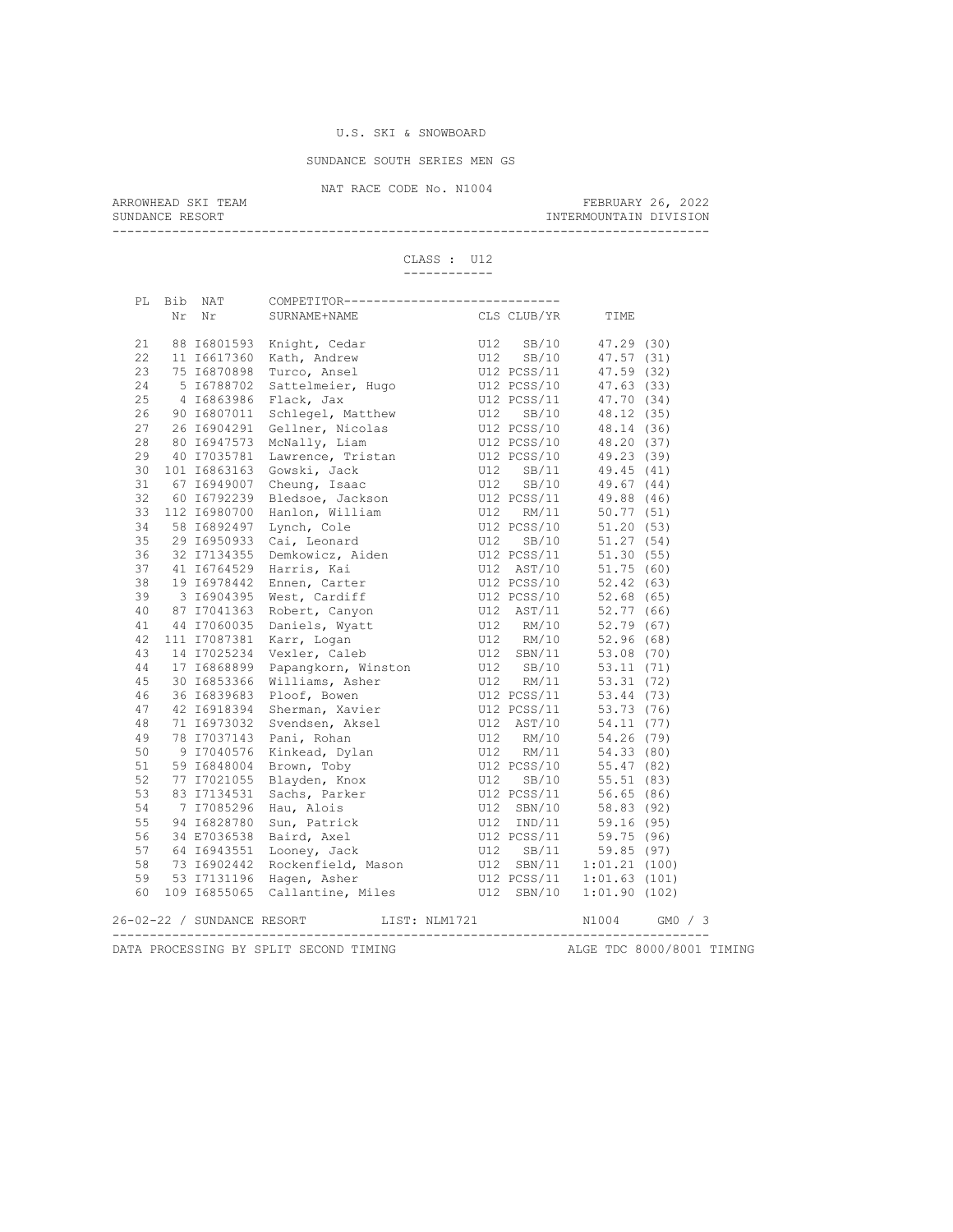### SUNDANCE SOUTH SERIES MEN GS

NAT RACE CODE No. N1004<br>ARROWHEAD SKI TEAM ARROWHEAD SKI TEAM FEBRUARY 26, 2022 SUNDANCE RESORT **INTERMOUNTAIN DIVISION** --------------------------------------------------------------------------------

#### CLASS : U12 ------------

| PT. |               | Bib NAT        | COMPETITOR----------------------           |           |             |                           |  |  |  |  |
|-----|---------------|----------------|--------------------------------------------|-----------|-------------|---------------------------|--|--|--|--|
|     |               | Nr Nr          | SURNAME + NAME CLS CLUB/YR                 |           |             | TIME                      |  |  |  |  |
|     |               |                |                                            |           |             |                           |  |  |  |  |
|     |               | 61 52 16886408 | Wolchek, Christopher                       |           | U12 SBN/10  | 1:02.09(104)              |  |  |  |  |
| 62  |               |                | 8 17090592 Chen, Aaron                     |           | U12 RM/11   | 1:03.05(106)              |  |  |  |  |
|     |               |                | 63 79 I7130995 Donigan, Owen               |           |             | U12 RM/10 1:03.41 (107)   |  |  |  |  |
|     |               |                | 64 49 16884211 Nokes, Gavin                |           |             | U12 AST/11 1:04.33 (108)  |  |  |  |  |
| 65  |               |                | 76 17105572 Thomson, Ames                  |           |             | U12 CVST/11 1:06.43 (111) |  |  |  |  |
|     | DID NOT START |                |                                            |           |             |                           |  |  |  |  |
|     |               |                | 15 16978860 Leirfallom, Jon U12 AST/10     |           |             |                           |  |  |  |  |
|     |               |                | 27 16787520 Vallieres, Zachary U12 PCSS/11 |           |             |                           |  |  |  |  |
|     |               |                | 89 I6808343 Myers, Cade                    |           | U12 AST/10  |                           |  |  |  |  |
|     |               |                | 93 I6804670 Jardine, Everett               |           | U12 AST/10  |                           |  |  |  |  |
|     |               | DID NOT FINISH |                                            |           |             |                           |  |  |  |  |
|     |               |                | 16 16861575 Kunigenas, Vonn                | U12 SB/11 |             |                           |  |  |  |  |
|     |               |                | 50 I7048684 Tillotson, Corban              |           | U12 SOL/10  |                           |  |  |  |  |
|     |               |                | 92 16790076 Miller, Oliver                 |           | U12 PCSS/11 |                           |  |  |  |  |
|     | DISOUALIFIED  |                |                                            |           |             |                           |  |  |  |  |
|     |               |                |                                            |           |             |                           |  |  |  |  |

| 47 I7077745 Jordan, Palmer |  | $U12 PCSS/11$ Gate 0 |  |
|----------------------------|--|----------------------|--|
| 62 16925593 Stoner, James  |  | U12 PCSS/11 Gate 14  |  |

### CLASS : U14 ------------

| PT.           |                                                                     | Bib NAT<br>Nr Nr | COMPETITOR----------------------<br>SURNAME+NAME | CLS CLUB/YR |            | TIME       |           |  |  |  |
|---------------|---------------------------------------------------------------------|------------------|--------------------------------------------------|-------------|------------|------------|-----------|--|--|--|
|               |                                                                     |                  |                                                  |             |            |            |           |  |  |  |
|               |                                                                     | 115 16842299     | Pruksirisombut, Steven U14 PST/09                |             |            | 42.33(6)   |           |  |  |  |
| $\mathcal{P}$ |                                                                     | 126 16761052     | Still, Emerson                                   | U14 SB/09   |            | 43.66 (8)  |           |  |  |  |
| $\mathcal{E}$ |                                                                     | 130 16782235     | Hoagland, Barrett U14 AST/09                     |             |            | 44.12 (10) |           |  |  |  |
|               |                                                                     | 4 131 17068069   | Gulediian, Gregory 614 PST/08                    |             |            | 44.40 (11) |           |  |  |  |
|               |                                                                     | 5 125 16733027   | Morse, Brycen                                    |             | U14 AST/08 | 45.71 (21) |           |  |  |  |
| 6             |                                                                     | 116 16803471     | Clark, Charlie                                   |             | U14 AST/09 | 46.53(29)  |           |  |  |  |
| $7^{\circ}$   |                                                                     | 113 16863496     | Pehrson, George                                  |             | U14 BR/09  | 49.65 (43) |           |  |  |  |
| 8             |                                                                     | 127 16884201     | Nokes, Everett                                   |             | U14 AST/09 | 50.96(52)  |           |  |  |  |
| 9             |                                                                     |                  | 119 16628735 Clark, Ashton                       |             | U14 BR/09  | 51.96 (61) |           |  |  |  |
|               |                                                                     |                  | 10 129 17025992 Holm, Eric                       |             | U14 SBN/08 | 52.98(69)  |           |  |  |  |
|               |                                                                     |                  | 26-02-22 / SUNDANCE RESORT LIST: NLM1721         |             |            | N1004      | $GMO$ / 4 |  |  |  |
|               | ALGE TDC 8000/8001 TIMING<br>DATA PROCESSING BY SPLIT SECOND TIMING |                  |                                                  |             |            |            |           |  |  |  |